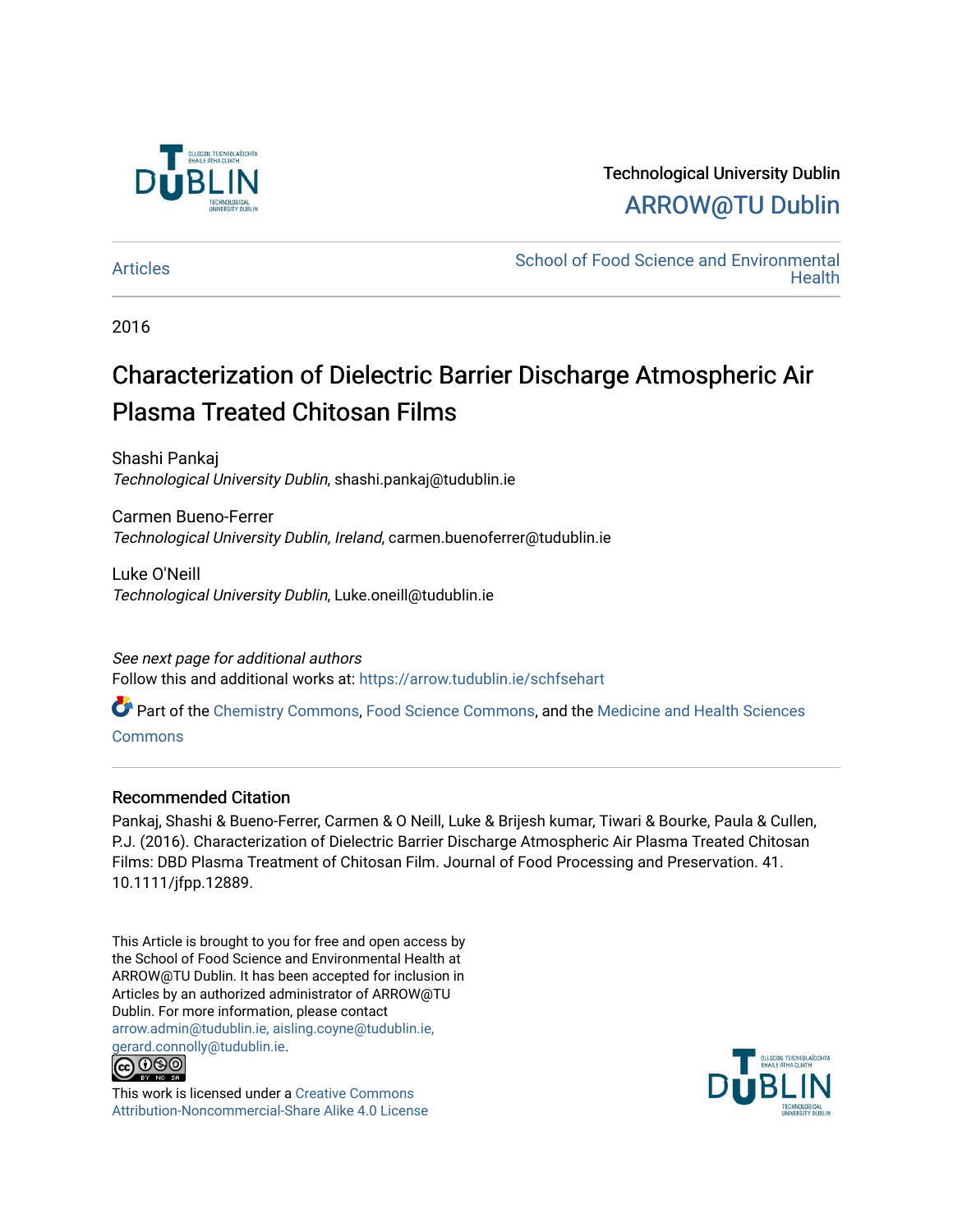# Authors

Shashi Pankaj, Carmen Bueno-Ferrer, Luke O'Neill, B.K. Tiwari, Paula Bourke, and Patrick J. Cullen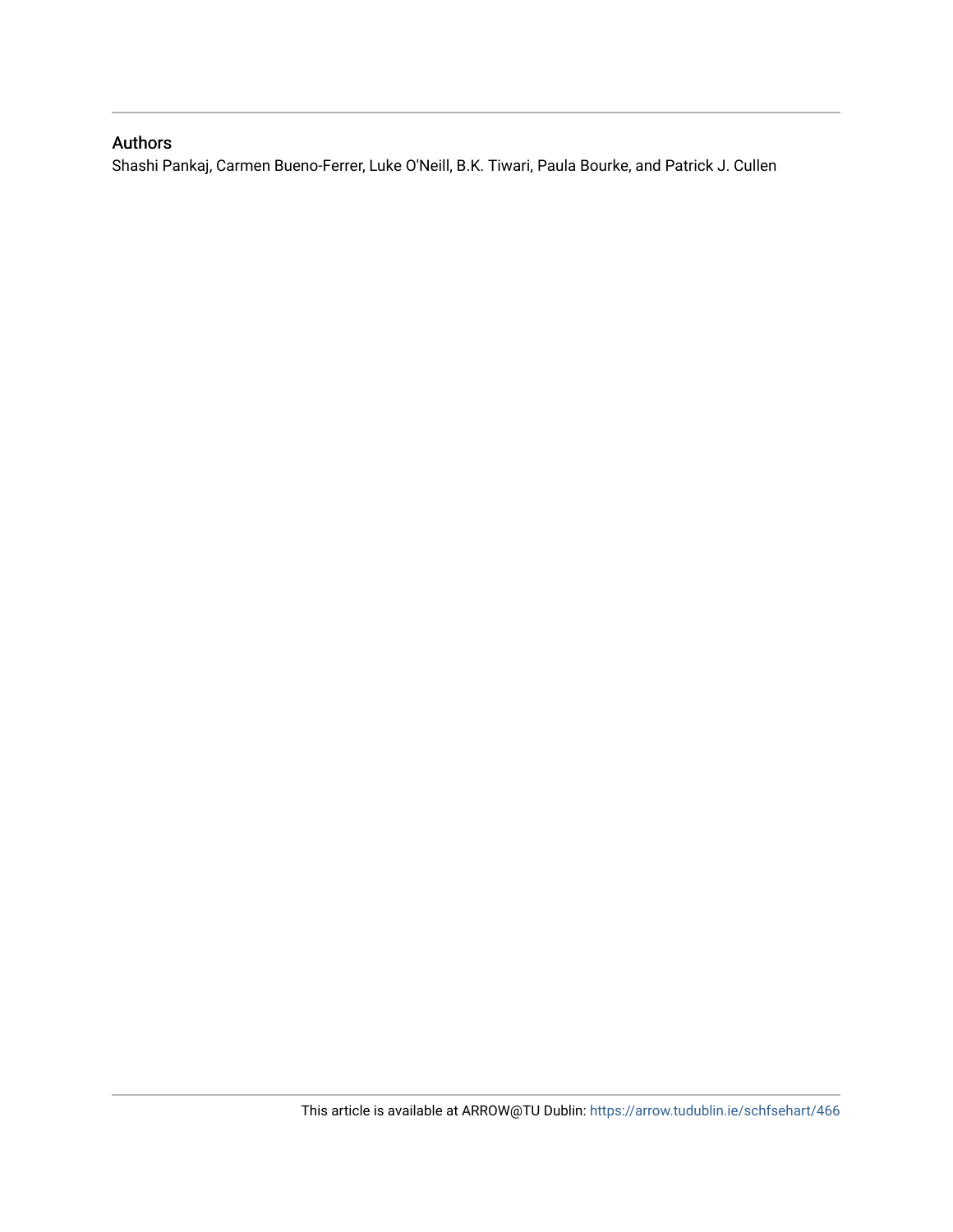# CHARACTERIZATION OF DIELECTRIC BARRIER DISCHARGE ATMOSPHERIC AIR PLASMA TREATED CHITOSAN FILMS

S.K. PANKAJ,<sup>1</sup> C. BUENO-FERRER,<sup>1</sup> L. O'NEILL,<sup>2</sup> B.K. TIWARI,<sup>3</sup> PAULA BOURKE<sup>1</sup> and P.J. CULLEN<sup>1,4,5</sup>

1 BioPlasma Research group, School of Food Science and Environmental Health, Dublin Institute of Technology, Dublin 1, Ireland <sup>2</sup>FOCAS Research Institute/School of Physics, Dublin Institute of Technology, Dublin 8, Ireland

<sup>3</sup>Teagasc Food Research Centre, Ashtown, Dublin, Ireland

4 School of Chemical Engineering, UNSW Australia, Sydney NSW 2052, Australia

<sup>5</sup>Corresponding author. TEL: +353 1 402 7595; FAX: +353 1 878 8978; EMAIL: pjcullen@dit.ie

Received for Publication September 18, 2015 Accepted for Publication January 25, 2016

doi:10.1111/jfpp.12889

#### **ABSTRACT**

Dielectric barrier discharge (DBD) plasma is a novel non-thermal food decontamination technology. The effects of DBD plasma on the surface topography, chemical composition and crystal structure, film hydrophilicity, water vapor permeability and oxygen permeability of chitosan films have been examined. DBD plasma treatment increased the surface roughness of chitosan films with emergence of sharp protuberances. X-ray photoelectron spectroscopy and Fourier transform infrared spectroscopy spectra confirm a significant increase in the oxygen containing groups in the chitosan film after plasma treatment. Significant increase in the film hydrophilicity was observed after plasma treatment. X-ray diffraction results showed that DBD plasma treatment do not affect the crystal type, although an increase in the structural compactness was observed. No significant change was observed in barrier properties of the chitosan film after DBD plasma treatment.

#### PRACTICAL APPLICATIONS

In-package cold plasma is an innovative technology for the decontamination of foods products and has shown significant potential for industrial applications. This article accesses the suitability of chitosan film to be used with cold plasma treatment. This work characterizes the effect of DBD plasma on the surface, chemical, structural and barrier properties of chitosan film. The work described in this research offers an alternative to the traditional petro-chemical based polymers dominant in food packaging industry where in-package cold plasma can serve as an effective decontamination process avoiding any post-process recontamination or hazards from the package itself.

## INTRODUCTION

A major surge in the food packaging research has been seen in the past few decades to develop and apply biobased polymers as films or coatings for fresh or processed food products. The concern over the limited natural resources and the environmental impact caused by the use of non-biodegradable plastic-based packaging materials has been the driving force to search for bio-based, non-toxic, biodegradable, low cost alternatives (Ferreira et al. 2009). Various proteins like gelatin, zein, caseinates and polysaccharides like starches, chitin/chitosan, gums

and their blends have shown potential to be used as films and coatings to extend the shelf-life of food products.

Chitosan is a linear polysaccharide consisting of (1,4) linked 2-amino-deoxy- $\beta$ -D-glucan, is a deacetylated derivative of chitin, which is the second most abundant polysaccharide found in nature after cellulose (Aider 2010). Chitosan can be either used as edible coatings  $(<$ 30  $\mu$ m) for direct application on food or as films  $(>30 \,\mu m)$  to improve the food safety and shelf-life (van den Broek et al. 2015). Chitosan has been reported to be used for various food products like peach, pear, kiwifruit (Du 1997), strawberry (El Ghaouth et al.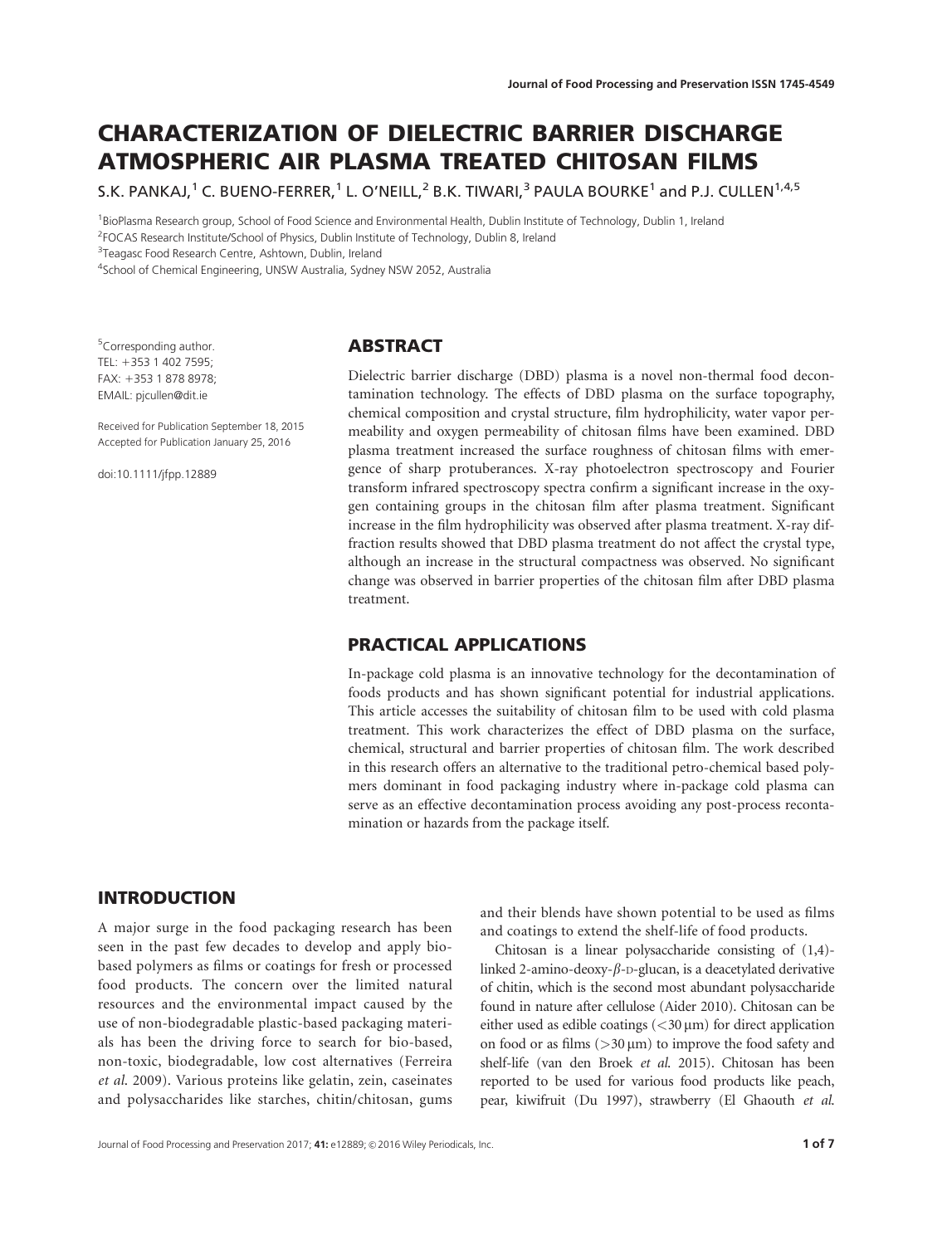1991a), tomato (El Ghaouth et al. 1992), cucumber, bell pepper (El Ghaouth et al. 1991b), longan fruit (Jiang and Li 2001) and shrimps (Simpson et al. 1997) for extension of their quality attributes and shelf-life.

Cold plasma is one of the novel non-thermal food decontamination technologies, which has also shown potential to be used for various fresh or processed fruits, vegetables and meat products. Cold plasma can be generated by various ways and is characterized by the disequilibrium of temperature between the electrons and heavier species (Pankaj et al. 2013). Dielectric barrier discharge (DBD) is one of the common methods to generate cold plasma. In most common DBD devices, plasma is generated between two planeparallel metal electrodes among which at least one of the electrodes is covered by a dielectric layer (Pankaj et al. 2014c). Cold plasma has been used for various applications in the food packaging industry like surface sterilization, functionalization and other modifications (Pankaj et al. 2014b). The effects of plasma treatments on various conventional and bio-based polymers has already been reported previously (Upadhyay et al. 2004; Leroux et al. 2008; Bastos et al. 2009; Chang and Chian 2013; Pankaj et al. 2014d, in press a,b). This present work aims to present the effects of atmospheric air DBD plasma treatment on cast chitosan film to access its compatibility to be used as food packaging material for plasma processed food products.

### EXPERIMENTAL

#### Film Preparation

Medium molecular weight chitosan (product code: 448877), analytical grade acetic acid and glycerol were purchased from Sigma-Aldrich, Ireland. Chitosan film was prepared by the method followed by Leceta et al. (2013) with minor modifications. Chitosan (1% wt/vol) solution was prepared in 1% acetic acid solution. Glycerol (10%) was added after 15 min continuous stirring. Stirring was continued for 30 min until total homogenization of the mixture. Film forming solutions was filtered and 70 mL of the solution were poured into 15 cm petri dishes and dried at ambient conditions under laminar flow hood until the solvent was completely evaporated and peeled off after 48 h.

#### Plasma Treatment

The experimental schematic for the DBD plasma treatment has been presented in Fig. 1. The DBD plasma source consists of two circular aluminum plate electrodes (outer  $diameter = 158 \text{ mm})$  over perspex dielectric layers (10 mm) thickness). The applied voltage to the electrode was obtained from a step-up transformer (Phenix Technologies,



FIG. 1. EXPERIMENTAL SCHEMATIC FOR DRD PLASMA TREATMENT OF CHITOSAN FILMS

Inc., MD). The input voltage to the primary winding was 230 V at a frequency of 50 Hz. A 2-mm-thick polypropylene sheet was also used to stabilize the discharge. The distance between electrodes was 22 mm. The atmospheric air conditions at the time of treatment were 46% relative humidity (RH) and 19C. The samples were treated at 60, 70 and 80 kV for 1, 2, 3, 4 and 5 min.

#### Material Characterization

Atomic Force Microscopy (AFM). Atomic force microscopy (AFM) measurements were carried out to observe the surface topography of the samples before and after DBD plasma treatment. The AFM used was an MFP-3D BIO 1126 (Asylum Research, Santa Barbara, CA) operated in intermittent contact (tapping) mode. The images were collected at a fixed scan rate of 0.5 Hz. The sampling rate was 512 lines. The data were processed using MF3D software (version  $111111 + 1219$ .

X-ray Photoelectron Spectroscopy. X-ray photoelectron spectroscopy (XPS, K-ALPHA, Thermo Scientific, Barcelona, Spain) was used to analyze sample surface composition. All spectra were collected using Al-Ka radiation (1,486.6 eV), monochromatized by a twin crystal monochromator, yielding a focused X-ray spot with a diameter of 400  $\mu$ m, at 3 mA  $\times$  12 kV. The alpha hemispherical analyzer was operated in the constant energy mode with survey scan pass energies of 200 eV to measure the whole energy band and 50 eV in a narrow scan to selectively measure the particular elements. XPS was also used to provide the chemical bonding state as well as the elemental composition of the samples. Charge compensation was achieved with the system flood gun that provides low energy electrons and low energy argon ions from a single source.

Contact Angle and Surface Free Energy. Static contact angle of all the films were analyzed using Theta Lite Optical Tensiometer (Attension, TL100, Finland) by sessile drop technique. Water and ethylene glycol were used as test liquids for analysis. A drop of each test liquid was uniformly placed on the film surface and the image was recorded at 15 frames per second for 10 sec. Images were analyzed using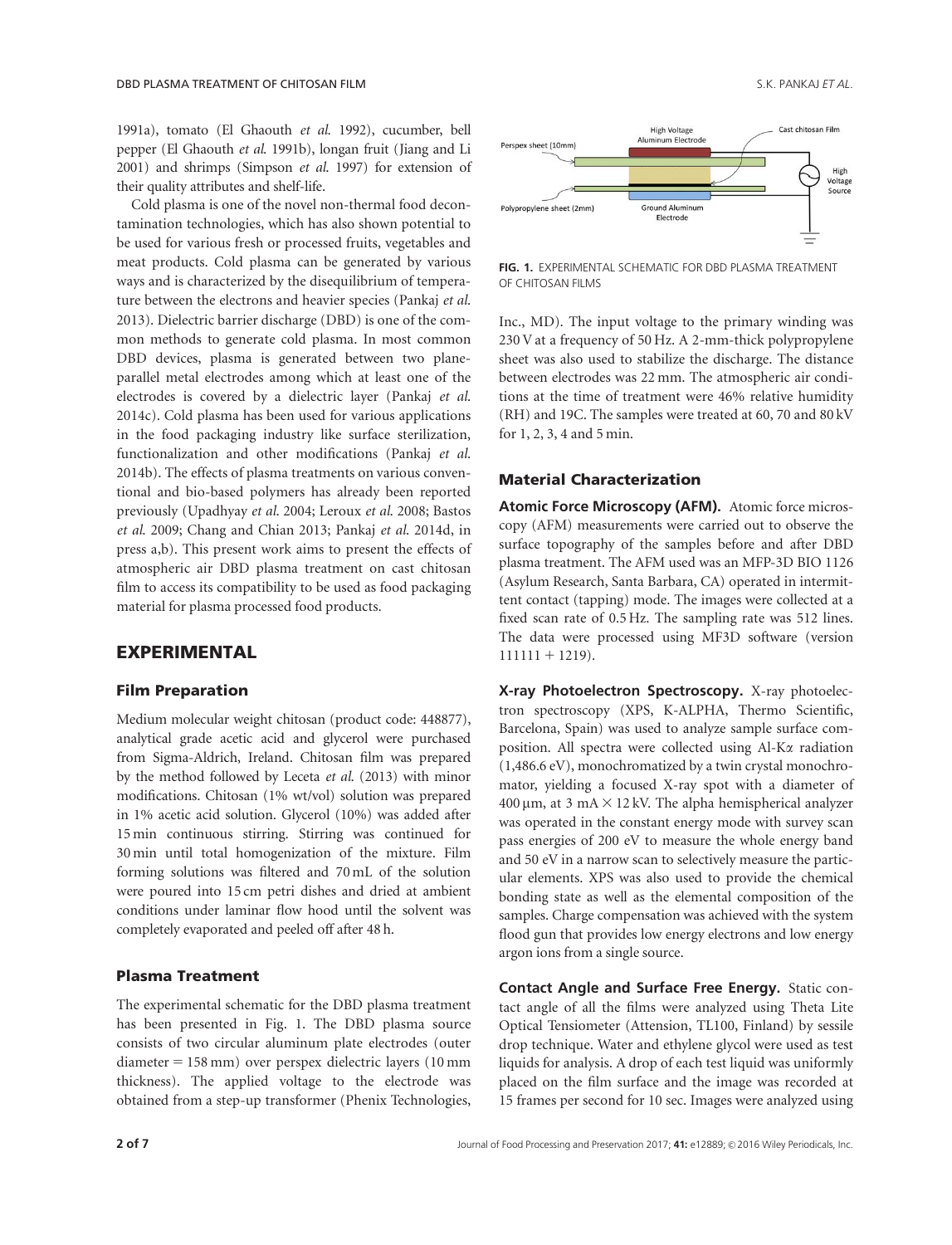the OneAttension software (v 2.1). All the values reported are the mean of more than 130 data points done in triplicates. Surface free energy (SFE) was also analyzed using the same software using Fowkes model.

X-ray Diffraction. Wide-angle X-ray scattering (WAXS) was performed on a Bruker D8-Advance (USA) diffractometer, equipped with a Cu-K $\alpha$  radiation source ( $\lambda =$ 1.546 Å), operating at  $40 \mathrm{kV}$  and  $40 \mathrm{mA}$  as the applied voltage and current, respectively. The incidence angle  $(2\theta)$  was varied between 5 degree and 90 degree at a scanning rate of 2 degree/min.

Fourier Transform Infrared Spectroscopy. Fourier transform infrared spectroscopy (FTIR)-ATR spectroscopy was carried out by using a Perkin Elmer FTIR/FT-NIR spectrometer (Spectrum 400) from 4000 to 400  $\text{cm}^{-1}$  to measure any changes in the spectra intensities. A background spectrum was collected by keeping the resolution as  $4 \text{ cm}^{-1}$ . After the background scan, treated and untreated film samples were placed in the sample holder and analyzed.

Water Vapor Transmission Rate. Water vapor transmission rate (WVTR) was measured gravimetrically using the ASTM method E 96/E 96M-05 (ASTM, 2005). Briefly, 50 g of anhydrous calcium chloride, after drying at 100C for 24 h, was placed in each test jar to establish dry conditions. Control and plasma treated film samples were placed over the jar, and its edge was sealed using paraffin wax  $(T_m = 54–56C;$  Sigma-Aldrich, Ireland). After the films were mounted, the whole assembly was weighed and placed in a climatic chamber at a set temperature of  $24 \pm 10$ and RH of  $50 \pm 1\%$ . The assembly was weighed with an accuracy of 0.001 g at 24 h intervals. WVTR was calculated in  $g/(m^2 \text{ day})$  using Eq. (1).

$$
WVTR = \frac{M_{\rm t} - M_0}{\Delta t} \cdot \frac{1}{A} \tag{1}
$$

where  $M_0$  is the initial mass of the test jar (g),  $M_t$  is the mass of the test jar at time  $t$  (g),  $\Delta t$  is the duration of the test period (day) and A is the effective surface area of the test film  $(m^2)$ .

**Oxygen Transmission Rate.** Oxygen transmission rate (OTR) analysis was conducted with an Oxygen Permeation Analyser 8500 from Systech Instruments (Metrotec S.A., Spain). Treated films were cut into circular samples (14 cm diameter) and clamped in the diffusion chamber at 25C. Pure oxygen (99.9%) was introduced into the upper half of the chamber while nitrogen was injected into the lower half, where an oxygen sensor was placed. The oxygen volumetric flow rate per unit area of the membrane and per time

(OTR,  $\text{cm}^3/\text{(m}^2 \text{ day})$ ) was continuously monitored until a steady state was reached. All samples were analyzed in triplicates. OTR<sup>\*</sup>e values (cm<sup>3</sup> mm/(m<sup>2</sup> day<sup>1</sup>)) were calculated based on film thickness and was used for comparison.

#### RESULT AND DISCUSSION

#### Surface Topography

The surface topography of control and plasma-treated chitosan film was characterized using AFM. The surface of control chitosan film was observed to be smooth and homogenous without any sharp features with a root mean square roughness of  $1.01 \pm 0.96$  nm. After DBD plasma treatment, the surface roughness was observed to be increasing with appearance of sharp protuberances (Fig. 2). After DBD plasma treatment for 5 min at 60, 70 and 80 kV, root mean square surface roughness of chitosan films were 2.02, 2.82 and 3.39 nm, respectively. The increase in the surface roughness of chitosan films were observed to be significantly less prominent compared to other bio-based polymers like corn starch, zein and caseinate films, when treated under same setup (Pankaj et al. 2014a, in press a,b). The increase in the surface roughness after DBD plasma treatment is mainly due to the etching effects caused by the bombardment of energetic plasma species on the polymer surface. The DBD plasma-treated chitosan films had less pronounced etching effects which may be attributed to the densely packed twofold helical structure of chitosan films (Ogawa et al. 2004).

#### Surface Composition

XPS analysis was done to characterize the effects of DBD plasma treatment on the surface chemical composition of the chitosan films. Elemental composition of carbon (C1s) and oxygen (O1s) were recorded on control and DBD plasma-treated film surfaces (Table 1). The control chitosan film has an O/C ratio of 0.36. After DBD plasma treatment, a gradual increase in the surface oxygen content was observed with increase in the treatment voltage levels.

Further analysis of the surface chemistry of control and DBD plasma-treated chitosan films were done by deconvoluting the high resolution C1s peaks. The deconvoluted peaks are presented in Fig. 3. Four C1s peaks were identified at 285, 286.6, 288.4 and 289.3 eV which were assigned to  $C-C/C-H$ ,  $C-O/C-O-H$ ,  $O-C-O$  and  $O=C-O$ bonds respectively (Wagner and Muilenberg 1979; Amaral et al. 2005). Significant increases in the  $O-C-O$  bonds were observed after DBD plasma treatment which can be linearly correlated with the increase in treatment voltage levels. The  $O$ — $C$ — $O$  bond contribution increased from 7.17%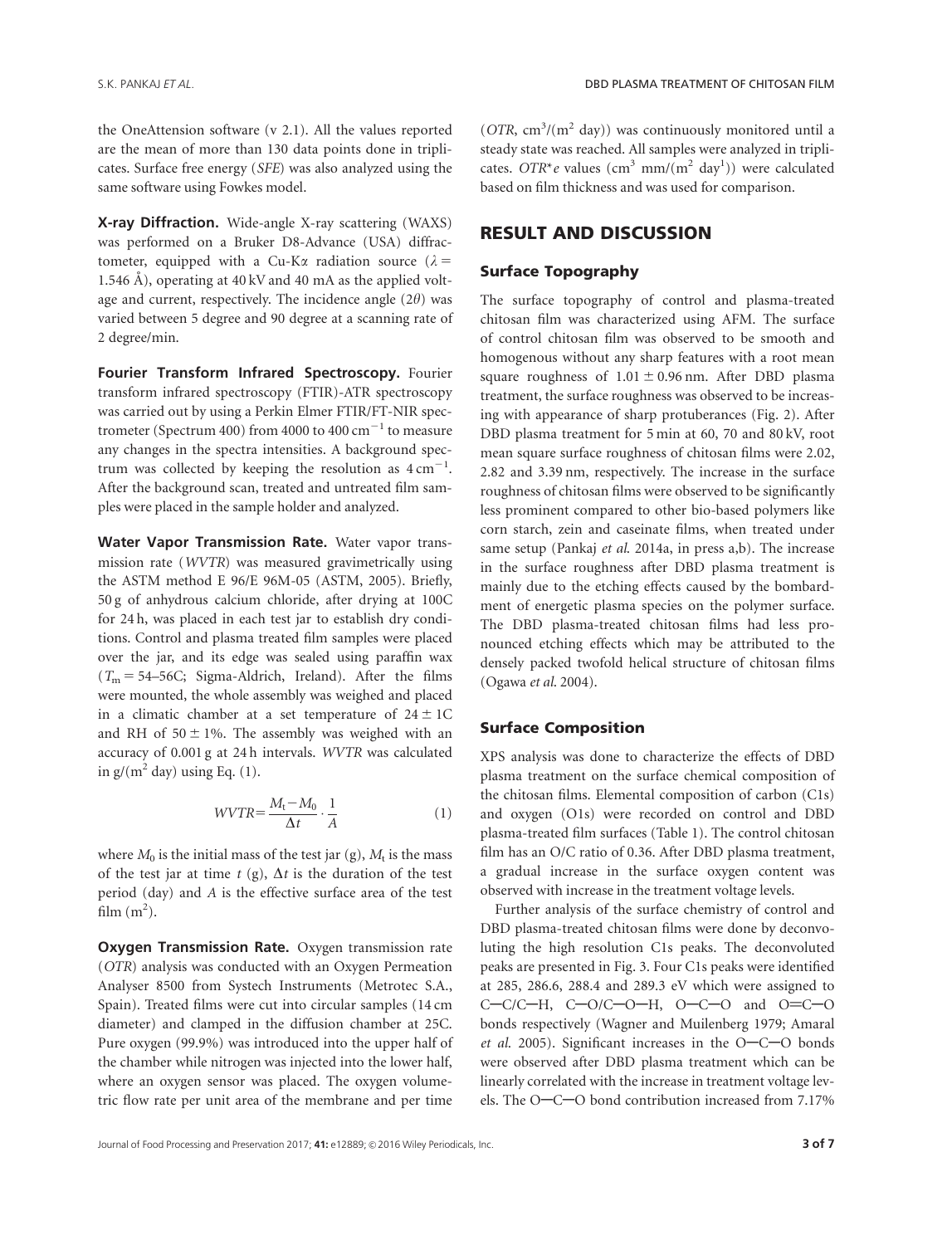

FIG. 2. SURFACE TOPOGRAPHY OF DBD PLASMA-TREATED CHITOSAN FILMS (A) CONTROL, (B) 60 kV for 5 MIN, (C) 70 kV for 5 MIN, (D) 80 kV for 5 MIN

in control film to 12.45% after DBD plasma treatment at 80 kV for 5 min. This clearly indicates that DBD plasma treatment of chitosan leads to the formation of more oxygen-containing groups containing O-C-O bonds on the film surface hence increasing the overall surface oxygen content. Similar increase was also observed in other polymers treated under the same setup reported previously (Pankaj et al. in press a,b).

#### Contact Angle and Surface Free Energy

Film hydrophilicity is an important characteristic for deciding the packaging application of any polymer. The contact angle was analyzed for the control and plasma treated films and results are shown in Table 2(A). Control chitosan film has a contact angle of 76 degree which was significantly reduced after plasma treatment showing an increase in the hydrophilicity of the film.

TABLE 1. THE ELEMENTAL COMPOSITION AND RATIO OF THE DBD PLASMA TREATED CHITOSAN FILM SURFACE

| Sample          | C1s (%) | $O1s$ $(\% )$ | O/C  |
|-----------------|---------|---------------|------|
| Control         | 73.75   | 26.26         | 0.36 |
| 60 kV for 5 min | 72.81   | 27 19         | 0.37 |
| 70 kV for 5 min | 71.45   | 28.56         | 0.40 |
| 80 kV for 5 min | 66.94   | 33.06         | 0.49 |

The SFE for the plasma-treated films was also calculated from the contact angle [Table 2(B)]. Fowkes or Owen-Wendt approach or OWRK equation (Eq. (2)) was used for calculation of total SFE, polar and dispersive components of the SFE using the two test liquids.

$$
\frac{1}{2} \cdot \gamma_{\rm L} (1 + \cos \theta) = \sqrt{\gamma_{\rm S}^{\rm d} \cdot \gamma_{\rm L}^{\rm d}} + \sqrt{\gamma_{\rm S}^{\rm p} \cdot \gamma_{\rm L}^{\rm p}} \tag{2}
$$

where  $\gamma_L$  is surface tension of liquid,  $\theta$  is contact angle,  $\gamma^d$ and  $\gamma^{\rm p}$  are dispersive and polar components respectively.

SFE analysis of control and plasma-treated chitosan films shows a significant and linear increase in the total SFE. A significant decrease in the dispersive component and simultaneously, significant increase in the polar component of the SFE was observed. These observations show that DBD plasma treatment of chitosan films increased the amount of polar groups on the film surface, increasing the polar component and total SFE of the films. These results also support the XPS observation which shows an increase in surface oxygen content and possible increase in polar group like  $O - C - O.$ 

#### X-ray Diffraction

X-ray diffraction (XRD) was used to study the changes in the chitosan film structure after DBD plasma treatment.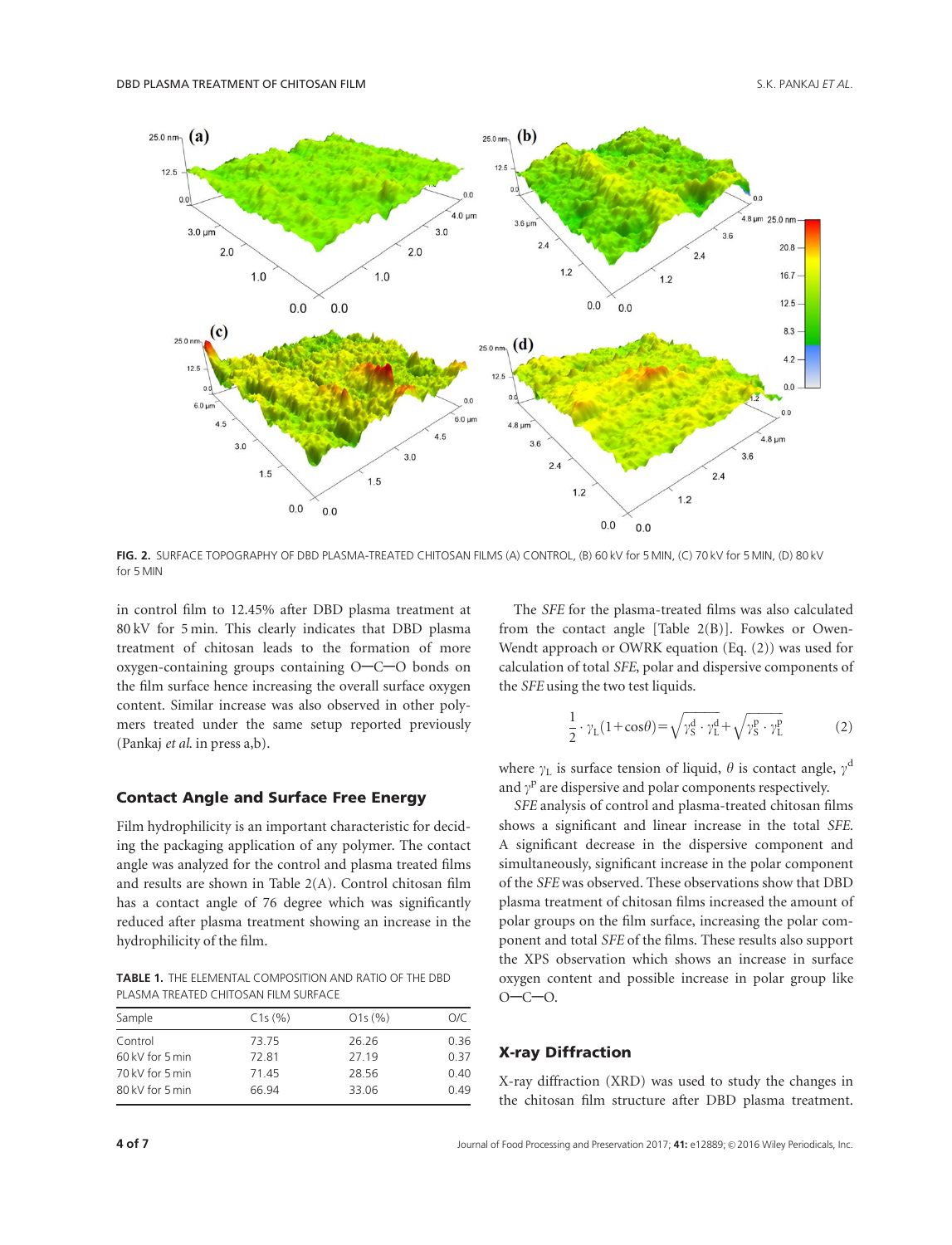

FIG. 3. DECONVOLUTED C1s PEAKS OF CONTROL AND DBD PLASMA-TREATED CHITOSAN FILMS. (A) CONTROL, (B) 60 kV for 5 MIN, (C) 70 kV for 5 MIN, (D) 80 kV for 5 MIN

Both control and plasma-treated films have shown only one dominant peak at  $2\theta = 20.3$  degree  $(d = 4.37 \text{ Å})$  (Fig. 4). This peak corresponds to the "Form II" crystals having a constrained chain conformation (Fan et al. 2009). Form II crystals are orthorhombic having a unit cell of  $a = 4.40 \text{ Å}$ ,  $b = 10.0$  Å and  $c = 10.30$  Å (fiber axis). Although, no shift in the peak was observed after plasma treatment, the peak intensity was observed to be significantly higher after DBD plasma treatment. This increase in the peak intensity suggests the increase in regularity of the low d-spacing structure and development of more compact crystalline form leading

to structural compactness of chitosan films after DBD plasma treatment (Qun et al. 2007).

#### FTIR-ATR

The spectrum of control and DBD plasma-treated chitosan films showed no change in the characteristic peaks of amide I at 1650 cm<sup>-1</sup> (C=O stretching), amide II at 1554 cm<sup>-1</sup>  $(N-H)$  in-plane deformation coupled with  $C-N$  stretching), amide III (C-N stretching coupled with NH in-plane deformation) and  $CH<sub>2</sub>$  wagging coupled with OH in-plane

| TABLE 2. CONTACT ANGLE (A) AND SURFACE FREE ENERGY (B) ANALYSIS OF CONTROL AND PLASMA TREATED CHITOSAN FILMS |  |  |  |  |  |  |
|--------------------------------------------------------------------------------------------------------------|--|--|--|--|--|--|
|--------------------------------------------------------------------------------------------------------------|--|--|--|--|--|--|

|                        | Parameters       | Control          | 60 kV for 5 min  | 70 kV for 5 min  | 80 kV for 5 min  |
|------------------------|------------------|------------------|------------------|------------------|------------------|
| A. Contact angle       |                  |                  |                  |                  |                  |
| Water                  | $\theta_{\rm w}$ | $76.09 \pm 0.71$ | $57.69 \pm 0.23$ | $46.43 \pm 1.80$ | $27.56 \pm 0.07$ |
| Ethylene glycol        | $\theta_{\rm e}$ | $57.68 \pm 1.14$ | $51.54 \pm 1.73$ | $40.21 \pm 1.23$ | $22.42 \pm 0.20$ |
| B. Surface free energy |                  |                  |                  |                  |                  |
| Fowkes                 | <sub>1</sub> tot | 28.83            | 46.86            | 57.94            | 75.33            |
|                        | $\gamma^{\rm d}$ | 13.38            | 3.64             | 3.58             | 2.84             |
|                        |                  | 15.45            | 43.22            | 54.36            | 72.49            |
|                        |                  |                  |                  |                  |                  |

Journal of Food Processing and Preservation 2017; 41: e12889; © 2016 Wiley Periodicals, Inc.  $5$  of 7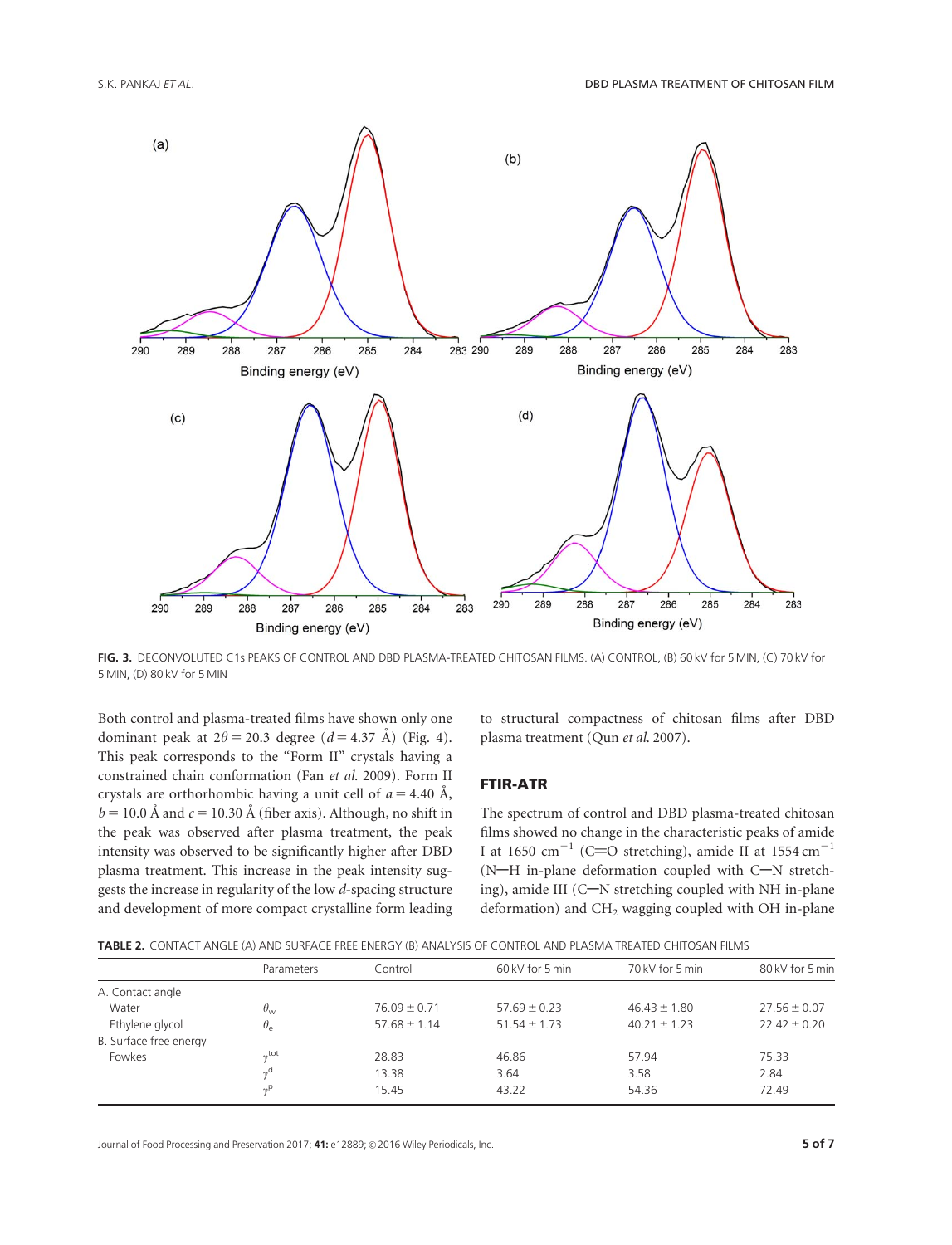

FIG. 4. X-RAY DIFFRACTION PATTERNS OF CONTROL AND DBD PLASMA-TREATED CHITOSAN FILMS

deformation at  $1317 \text{ cm}^{-1}$  (Amaral *et al.* 2005). In the fingerprint region (Fig. 5), peaks were observed at  $1150 \text{ cm}^{-1}$ (asymmetric bridge oxygen stretching), 1060 and 1030  $cm^{-1}$  (C-O stretching in ether group), 990 and 950 cm<sup>-1</sup> (CH<sub>3</sub> rocking), 900 cm<sup>-1</sup> (C-O ring stretching), 925 and  $850 \text{ cm}^{-1}$  (C-C bond). The increases in the oxygen containing peaks are in good agreement with the results obtained from XPS analysis. It can be concluded from these results that DBD plasma treatment increase the oxygen content of the chitosan film without any significant change in the amide bonds.

#### Water Vapor and Oxygen Permeability

Water vapor and oxygen permeability are important barrier properties for any polymer and it is desired that any new processing technology should not adversely change the barrier properties of the packaging films. WVTR of control chitosan film was found to be  $37.32 \pm 1.53$  g/(m<sup>2</sup> day). No



FIG. 5. FTIR-ATR SPECTRA OF CONTROL AND DBD PLASMA-TREATED CHITOSAN FILMS

significant difference ( $P > 0.05$ ) was observed in the WVTR of DBD plasma-treated films all voltage levels and treatment times. OTR\*e of control chitosan film was observed to be  $0.17 \pm 0.11$  cm<sup>3</sup> mm/(m<sup>2</sup> day) and no significant difference  $(P > 0.05)$  were observed after the plasma treatment for all treatment voltages and times. These results are particularly important for potential application of chitosan films and to fit in as a competitive commercial food packaging material for DBD plasma processing.

#### **CONCLUSION**

DBD plasma treatment of chitosan films increased its surface roughness. However, the surface etching by plasma was found significantly less compared to other biopolymer. XRD results also demonstrated an increase in the structural compactness of plasma-treated chitosan films. XPS and FTIR spectra confirm the increase in the oxygen containing groups in the chitosan film after plasma treatment. The increase in the polar component of SFE resulted in the significant increase in the film hydrophilicity. However, no significant change was observed in barrier properties of the chitosan film after DBD plasma treatment. These results indicates that chitosan films are more robust for use along with DBD plasma treatment and serve as good potential to be used for plasma processed products.

#### **REFERENCES**

- AIDER, M. 2010. Chitosan application for active bio-based films production and potential in the food industry: Review. LWT – Food Sci. Technol. 43, 837–842.
- AMARAL, I.F., GRANJA, P.L. and BARBOSA, M.A. 2005. Chemical modification of chitosan by phosphorylation: An XPS, FT-IR and SEM study. J. Biomater. Sci. Polym. Ed. 16, 1575–1593.
- ASTM. 2005. Standard Test Methods for Water Vapour Transmission of Materials, American Society for Testing of Materials (ASTM), West Conshohocken, PA.
- BASTOS, D.C., SANTOS, A.E.F., DA SILVA, M.L.V.J. and SIMAO, R.A. 2009. Hydrophobic corn starch thermoplastic ~ films produced by plasma treatment. Ultramicroscopy 109, 1089–1093.
- CHANG, S.-H. and CHIAN, C.-H. 2013. Plasma surface modification effects on biodegradability and protein adsorption properties of chitosan films. Appl. Surf. Sci. 282, 735–740.
- DU, J.M., GEMMA, H. and IWAHORI, S. 1997. Effects of chitosan coating on the storage of peach, Japanese pear, and kiwifruit. J. Jpn. Soc. Horticult. Sci. 66, 15–22.
- EL GHAOUTH, A., ARUL, J., PONNAMPALAM, R. and, BOULET, M. 1991a. Chitosan coating effect on storability and quality of fresh strawberries. J. Food Sci. 56, 1618–1620.